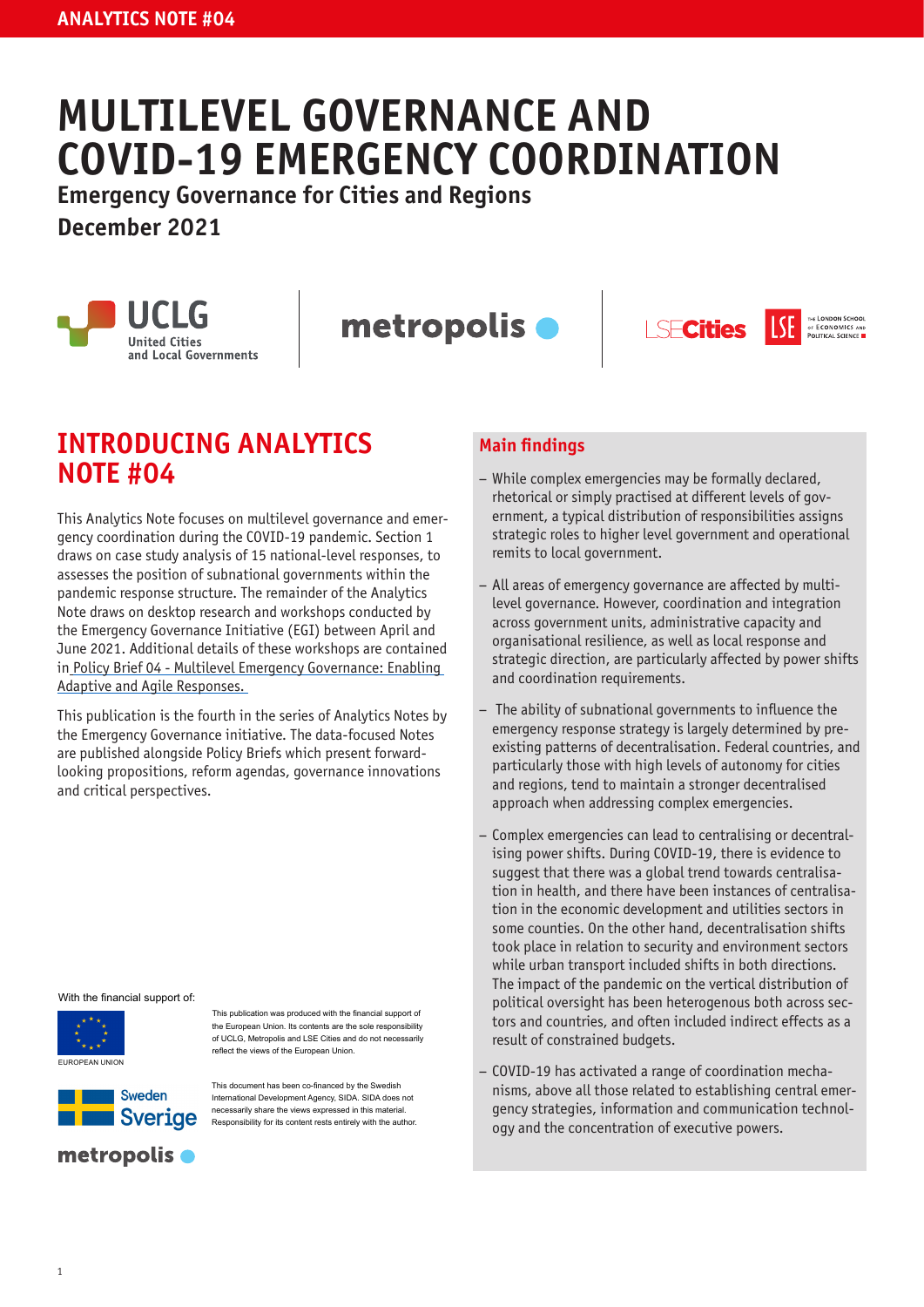### **1. MULTILEVEL GOVERNANCE AND COMPLEX EMERGENCIES**

### **1.1 EMERGENCY DECLARATIONS AND POWERS**

There are four ways in which emergencies are managed and communicated by government bodies:

**1.Formal emergency declarations:** These are declarations of extraordinary situations (e.g. emergency, disaster, catastrophe) formally declared in line with legal and constitutional frameworks for emergency governance. At the most extreme end of the scale, many countries have constitutional provisions for states of emergency. These often trigger certain emergency powers, usually at the executive level of government. States of emergency have been historically associated with authoritarianism and violations of civil liberties, and so the use of this form of emergency legislation is generally quite rare. For less extreme events, most countries also have frameworks whereby emergency declarations can be made by national or subnational governments without the activation of emergency powers. Formal emergency declarations are most commonly declared in response to short-term routine or non-routine emergencies.

**2.Political emergency declarations:** These are declarations by the political leadership, parliaments and/or other governing bodies and are a political statement and call to action rather than a new legal framework for government intervention. Many climate emergency declarations fall into this category. Besides the expression of a political will and commitment, political emergency declarations can lead to the publication of an agenda for action, a green or white paper, and/or the settingup of commissions or assemblies to develop more specific emergency strategies.

**3.Rhetorical emergency declarations:** These are emergencies that are declared without the activation of emergency legislation or a formal political emergency declaration. Emergencies are referenced as part of public statements and an expression of urgency. Rhetorical references to emergencies might be chosen in situations where wide-ranging emergency powers are not appropriate, particularly for emergencies with long response time frames or where the political process does not allow for any form of political declaration.

**4.Actioned emergencies:** These are emergencies that are conveyed through rapid and radical government action. They do not necessarily need to be declared through formal mechanisms and may not even be declared politically or through speech as is the case with rhetorical emergencies. Instead, the emergency response and action are apparent through the scope and speed of response measures. For example, while many Scandinavian municipalities are taking bold action to address the climate crisis, only a handful have [declared a climate emergency.](https://voxeu.org/article/sweden-s-constitution-decides-its-exceptional-covid-19-policy) Furthermore, [Sweden's constitution](https://voxeu.org/article/sweden-s-constitution-decides-its-exceptional-covid-19-policy) does not even allow for government to declare a state of emergency in peacetime. As a result, many COVID-19 measures in the country were based on recommendations by national agencies rather than strict regulation and enforcement.

While emergency powers are usually reserved for national-level government, subnational governments in some federal countries do have access to emergency powers. In [Ethiopia](http://www.forumfed.org/wp-content/uploads/2020/04/EthiopiaCOVID-1.pdf) and the [United States,](https://www.multistate.us/research/covid/public?category=State+of+Emergency+Declaration&level=state) for example, states can impose a state of emergency allowing for an expansion of executive power. More commonly, however, subnational governments can make formal emergency or disaster declarations under emergency frameworks such as the [Disaster Management Act in South Africa](https://www.gov.za/documents/disaster-management-act)  or [India](https://legislative.gov.in/actsofparliamentfromtheyear/disaster-management-act-2005), or the [Civil Contingency Act](www.legislation.gov.uk/ukpga/2004/36/contents) in the United Kingdom. These declarations may unlock certain emergency powers such as the authority to order evacuations or to circumvent ordinary procurement processes, but these powers are pre-determined and limited and therefore distinct from the broad expansion of executive power under a national state of emergency.

### **1.2 LOCAL AND NATIONAL GOVERNMENT ROLES**

In conventional emergency management frameworks for routine and non-routine emergencies [\(see Policy Brief #02\)](https://www.lse.ac.uk/cities/publications/Policy-Briefs-and-Analytics-Notes/Policy-Brief-02-Emergency-Governance-Initiative), local governments are typically designated as critical first responders, tasked with assessing the situation, containing destruction, and providing immediate care to those affected.

Where an emergency overwhelms the response capacity of local governments, national responders are positioned to step in and take over the coordination of the response. In the most extreme situations, national governments typically hold legal authority to declare a 'state of emergency', granting the executive sweeping powers to take immediate action which can sometimes involve the circumvention of the legislature, derogations from basic rights and freedoms, and, significantly, the recentralisation of power at the national level until the emergency is under control.

### **1.3 EMERGENCY GOVERNANCE DOMAINS AFFECTED BY MULTILEVEL GOVERNANCE**

Table 1 establishes a general picture of the relationship between emergency governance domains (defined and detailed in [Policy Brief #01\)](https://www.lse.ac.uk/cities/publications/Policy-Briefs-and-Analytics-Notes/Policy-Brief-01-Emergency-Governance-Initiative) and multilevel governance in the context of responding to complex emergencies. This overview is based on general and reasoned judgements by the EGI research team on the level of influence between different emergency governance domains on the one hand, and two dimensions of multilevel governance on the other: shifting powers (political, fiscal, and administrative) between different levels of government and the coordination of emergency responses (vertically, sectorally and territorially).

By definition, the emergency governance domain most impacted by multilevel governance arrangements is coordination and integration across governmental units. Complex emergencies such as COVID-19 have illustrated the degree to which vertical, sectoral and territorial coordination are [under](https://rm.coe.int/cddg-2020-20e-final-reportdemocraticgovernancecovid19-for-publication-/1680a0beed)[going stress tests](https://rm.coe.int/cddg-2020-20e-final-reportdemocraticgovernancecovid19-for-publication-/1680a0beed) as part of the emergency response, due to inherent tensions between urgency and efficiency, and dialogue and multi-actor engagement. Other domains that have an influence on – and are influenced by – multilevel governance include administrative capacity and organisational resilience, local response and strategic direction, and authority and leadership.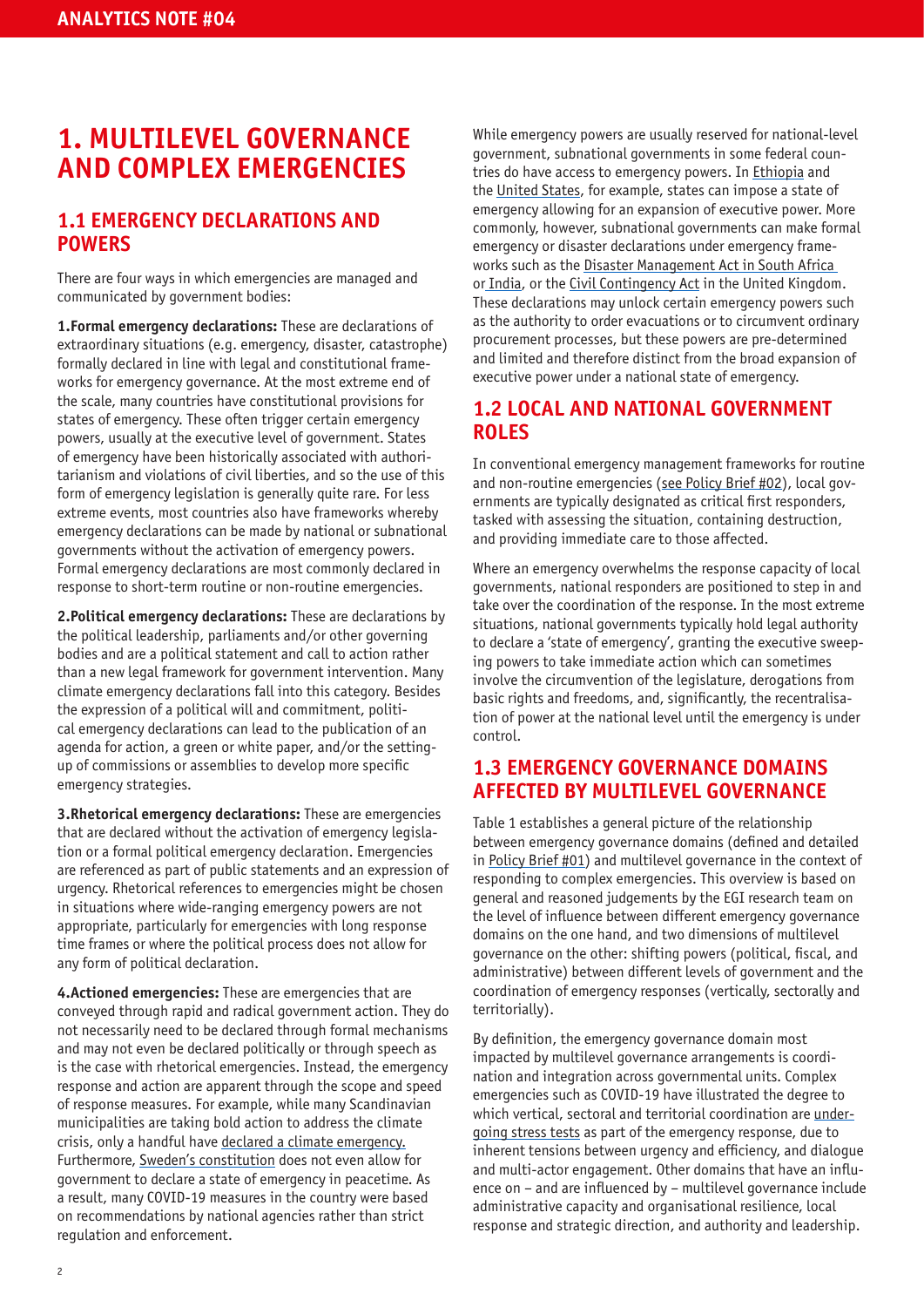#### **Table 1: Multilevel governance and selected emergency governance domains**

The strength of influence between different emergency governance domains and shifting powers and coordination as part of multilevel emergency governance. Based on reasoned judgements by EGI research team.

|                                                        | <b>POWER SHIFTS</b> |                | <b>COORDINATION</b>         |                |                |                             |
|--------------------------------------------------------|---------------------|----------------|-----------------------------|----------------|----------------|-----------------------------|
|                                                        | Political           | Fiscal         | Administrative              | Vertical       | Sectoral       | Teritorial                  |
| Coordination and integration across governmental units | 3                   | $\overline{3}$ | 3                           | 3              | 3              | 3                           |
| Administrative capacity and oganisational resilience   | 3                   | $\overline{c}$ | $\overline{c}$              | 3              | 3              | $\overline{c}$              |
| Local response and strategic direction                 | 3                   | $\overline{c}$ | $\overline{c}$              | 3              | 3              | 3                           |
| Authority and leadership                               | $\overline{3}$      | $\overline{c}$ | $\overline{c}$              | $\overline{2}$ | $\overline{c}$ | $\overline{c}$              |
| Legal frameworks and constitutional arrangements       | 3                   | $\overline{c}$ | 3                           | 3              | $\mathbf{1}$   | $\overline{c}$              |
| Democracy and representation                           | $\overline{3}$      | $\overline{c}$ | $\overline{c}$              | 3              | 1              | $\overline{c}$              |
| Information technology and data management             | $\mathbf{1}$        | $\mathbf{1}$   | $\overline{c}$              | 3              |                | $\overline{c}$              |
| Cooperation and collaboration across key stakeholders  | $\overline{c}$      | $\mathbf{1}$   | 1                           | $\overline{c}$ | R              | 3                           |
| Communication and Consultation                         | 3                   | $\mathbf{1}$   | 1                           | $\overline{c}$ |                | $\overline{c}$              |
| Gender and governance                                  | $\overline{3}$      | $\mathbf{1}$   |                             | $\overline{c}$ | $\overline{c}$ | $\overline{c}$              |
| Transparency, acountability and integrity              | $\overline{c}$      | $\mathbf{1}$   | $\overline{c}$              | $\mathbf{1}$   | 1              | 1                           |
|                                                        | 1 indirect impact   | $\overline{2}$ | direct impact in some cases | 3              |                | direct impact in many cases |

In the following sections, this Analytics Note provides a review of COVID-19 emergency responses to illustrate the role of different governance levels in strategic decision-making and the adoption of vertical coordination mechanisms.

# **2.INFLUENCE OF SUBNATIONAL GOVERNMENTS**

A total of 14 case studies were reviewed from a sample of federal, unitary, and quasi-federal states in order to analyse the influence subnational governments had within national COVID-19 response structures. The full list of countries and an assessment of their multilevel emergency response systems is outlined in Table 2. Sources and a more detailed analysis are contained in the Annex.

As expected, the ability of subnational governments to influence and direct the COVID-19 response in their jurisdictions largely followed pre-existing patterns of decentralisation. Subnational governments in federal countries were more likely to have a formal degree of influence over emergency strategy decision-making at the national level, and much more likely to have autonomy to impose lockdowns and other infection control measures within their jurisdictions.

All the federal countries sampled had significant autonomy to direct the emergency response within their jurisdictions, but the level of involvement of national government in guiding and coordinating these subnational responses varied. In Germany for example, [regular conferences](https://rm.coe.int/cddg-2020-20e-final-reportdemocraticgovernancecovid19-for-publication-/1680a0beed) were held between the Länder government and federal authorities to discuss and coordinate strategy. Länder governments and local governments were also in regular contact. In Australia, state and territory leaders were represented on the [National Council,](https://www.theguardian.com/australia-news/2020/may/29/coag-is-no-more-national-cabinet-here-to-stay-with-focus-on-post-covid-job-creation) a forum founded by the Prime Minister to determine the response to the COVID-19 pandemic. In these cases, there was a relative coherence between regional pandemic restrictions and open and formalised channels through which horizontal and vertical coordination could take place.

In other federal countries, national governments did not play a strong coordination role. In [Brazil](https://www.redalyc.org/journal/2410/241066211017/html/) and th[e United States](https://www.bsg.ox.ac.uk/sites/default/files/2020-08/BSG-WP-2020-034.pdf), for example, there was little national coordination of state level responses, and state and local governments had a weak degree of influence on emergency strategy at the national level – due in part to the polarised political climates in both countries. The pandemic response in both Brazil and the US was highly politicised, with [President Trump](https://www.bmj.com/content/bmj/369/bmj.m1596.full.pdf) and [President Bolsonaro](https://www.redalyc.org/journal/2410/241066211017/html/) resistant to the introduction of restrictive infection control measures and opposed to lockdown measures and mask mandates introduced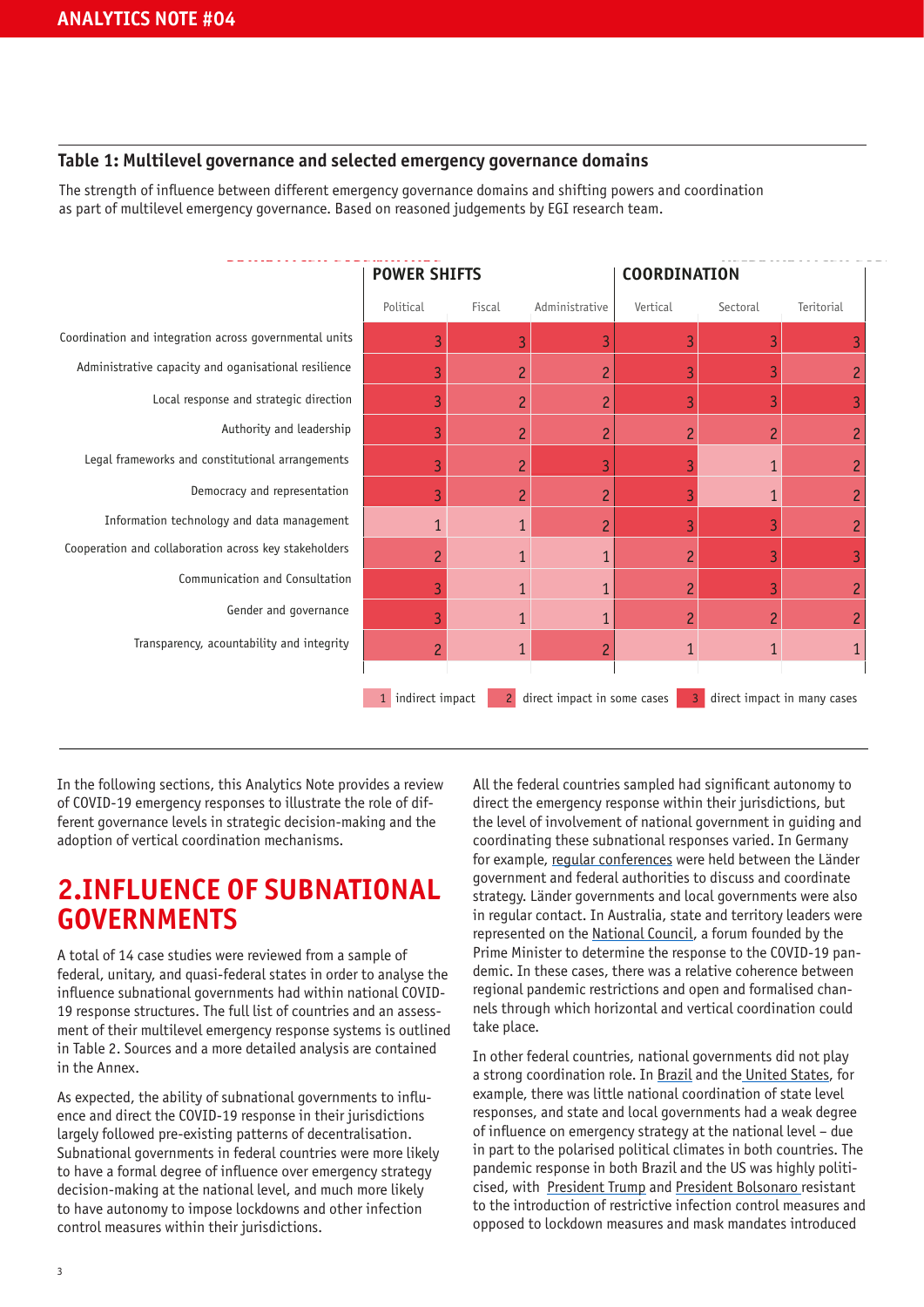at the state level. Given this situation, some states convened independently to coordinate restrictions between their jurisdictions. The states of California, Washington and Oregon, for example, [created a pact](https://www.gov.ca.gov/2020/04/13/california-oregon-washington-announce-western-states-pact/) in April 2020 to coordinate and collaborate on their emergency responses, whilst in Brazil state governors came together to [lobby the President](https://www.reuters.com/business/healthcare-pharmaceuticals/brazil-governors-urge-extension-covid-19-emergency-measures-2020-12-19/) to introduce a national lockdown.

In contrast, subnational governments in most of the unitary countries sampled had a weak level of control over the pandemic response within their jurisdictions, with infection control measures and lockdowns decided almost exclusively at the national level.

However, there was variation in the level of subnational government influence on national pandemic strategy in unitary countries. While subnational governments in the [United Kingdom](https://www.thebusinessdesk.com/northwest/news/2063177-metro-mayors-joint-plea-to-government-on-vital-coronavirus-testing-data) 

and Egypt were left out of national-level advisory committees and decision-making bodies, municipalities in Chile were represented on the national [Social Committee for COVID-19,](https://www.oecd.org/coronavirus/policy-responses/the-territorial-impact-of-covid-19-managing-the-crisis-across-levels-of-government-d3e314e1/) and in South Korea, districts and regions were represented at daily meetings of the [Central Disaster and Safety Countermeasures](https://www.brookings.edu/wp-content/uploads/2021/06/MENA-Covid-19-Survey-South-Korea-Dyer-June-14-2021.pdf)  [Headquarters](https://www.brookings.edu/wp-content/uploads/2021/06/MENA-Covid-19-Survey-South-Korea-Dyer-June-14-2021.pdf) at the height of the pandemic.

While the position of subnational governments in pandemic response structures was primarily impacted by pre-existing levels of decentralisation, political rivalries and commitments at the national level were also major influencing factors. Despite having a unitary structure, subnational governments in South Korea, for example, could be said to have had more of a formal influence on the national level strategic responses than states in the US.

#### **Table 2: Influence and autonomy of subnational governments in the COVID-19 emergency response**

| <b>Governance structure</b> | Country              | Emergency 'command centre'<br>coordination body<br>at national level                                                | Level of subnational<br>influence at national level | Level of subnational autonomy<br>on response within their<br>jurisdictions |
|-----------------------------|----------------------|---------------------------------------------------------------------------------------------------------------------|-----------------------------------------------------|----------------------------------------------------------------------------|
| Federal                     | <b>United States</b> | Federal Emergency Management<br>Agency, Centre for Disease Control                                                  | Weak degree of<br>influence [1]                     | Significant degree of<br>autonomy                                          |
|                             | Switzerland          | Federal Council Coronavirus Crisis<br>Unit (March - June 2020) [2]                                                  | Significant degree of<br>influence [3]              | Significant degree of<br>autonomy                                          |
|                             | Germany              | The Federal Ministry of Health [4]                                                                                  | Significant degree of<br>influence [5], [6]         | Significant degree of<br>autonomy [7]                                      |
|                             | India                | National Disaster Management<br>Authority [8]                                                                       | Medium degree of<br>influence [9]                   | Significant degree of<br>autonomy [10]                                     |
|                             | Ethiopia             | COVID-19 National Ministerial<br>Committee                                                                          | Weak degree of<br>influence [11]                    | Significant degree of<br>autonomy [12]                                     |
|                             | <b>Brazil</b>        | Inter-ministerial Executive Group<br>on Public Health Emergency of<br>National and International<br>Importance [13] | Weak degree of<br>influence [14]                    | Significant degree of<br>autonomy [15]                                     |
|                             | Australia            | National Cabinet                                                                                                    | Significant degree of<br>influence [16]             | Significant degree of<br>autonomy [17]                                     |
| <b>Unitary</b>              | France               | Inter-ministerial Crisis Unit                                                                                       | Weak degree of influence [18]                       | Medium degree of autonomy [19]                                             |
|                             | United Kingdom       | UK Health Security Agency [20]                                                                                      | Weak degree of influence [21]                       | Weak degree of autonomy [22]                                               |
|                             | Chile                | Oficina Nacional de Emergencia<br>del Ministerio del Interior (ONEMI)                                               | Medium degree of<br>influence [23]                  | Weak degree of autonomy [24]                                               |
|                             | South Korea          | Central Disaster and Safety<br>Countermeasures Headquarters                                                         | Medium degree of<br>influence [25]                  | Weak degree of autonomy [26]                                               |
|                             | Egypt                | The Higher Committee for Novel<br>Coronavirus Crisis Management                                                     | Weak degree of<br>influence [27]                    | Weak degree of autonomy                                                    |
| Quasi-Federal               | Spain                | Ministry of Health and other<br>national ministries                                                                 | Medium degree of<br>influence [23]                  | Medium degree of autonomy [29]                                             |
|                             | South Africa         | National Coronavirus Command<br>Council [30]                                                                        | Weak degree of<br>influence [27]                    | Weak degree of autonomy [32]                                               |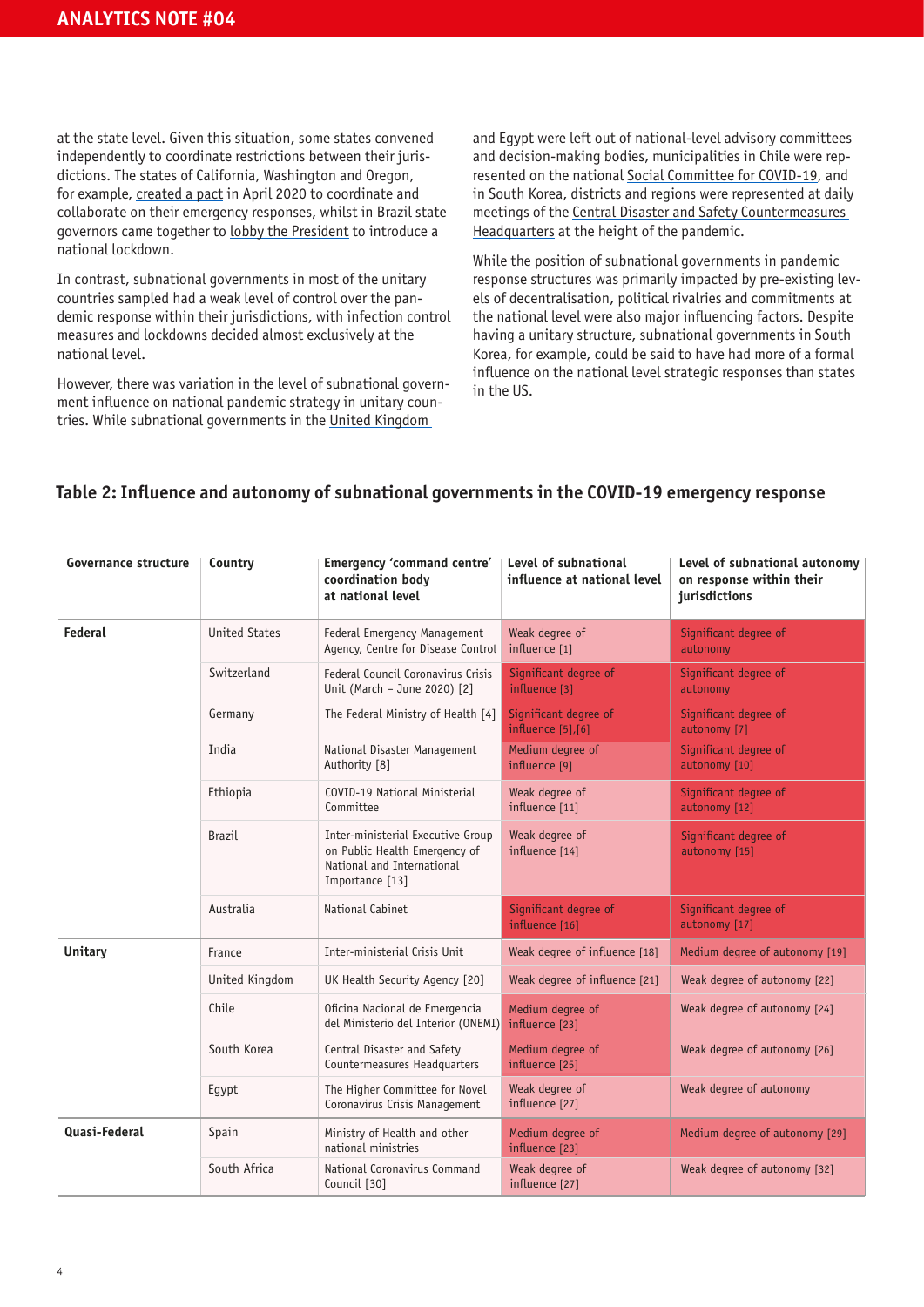# **3. SHIFTING POWER BY GOVERNMENT SECTOR**

The broad impact of emergencies on multilevel governance is often multifaceted and dynamic, with some sectors affected more or less than others, and powers and responsibilities sometimes shifting back and forth between government levels throughout the emergency period.

Table 3 presents examples of COVID-19 related shifts towards centralisation or decentralisation for key government sectors. Many of these effects are indirect and may take years to develop fully. Lockdowns, for example, have typically been decided at the national level and could potentially have a significant impact on the future spatial organisation of cities if patterns of remote working and localisation prove durable. While this does not represent a formal centralisation of responsibility for spatial planning (typically at the subnational level), the legacy of national lockdowns is likely to influence spatial planning considerably in the future. This can be seen as indirect centralisation in the sense that future choices of subnational governments in this sector may be constrained.

Lockdowns and bans on public gatherings instigated at the national level have also had a major impact on the finances of sectors such as culture and transportation. Where these sectors are under the control of subnational governments, lockdown restrictions can indirectly contribute to the centralisation of these sectors through constraints on finances. In the United Kingdom for example, transport companies were forced to appeal to the national government for [bailouts](https://www.bbc.co.uk/news/uk-england-london-57315385) due to the financial strain of reduced ridership during lockdowns. Bailout funds were granted with policy conditions, effectively centralising control of certain aspects of the transport sector. Indirect centralisation can also take place through national governments mandating action in sectors for which subnational governments have primary responsibility. National requirements impacting staffing or cleaning regimens at care homes or orders to close educational institutions are forms of indirect centralisation.

The strongest form of centralisation in response to the pandemic has generally been in the health sector. As noted in Table 3, according to an [OECD survey](https://www.oecd.org/coronavirus/policy-responses/covid-19-and-fiscal-relations-across-levels-of-government-ab438b9f/) recentralisation of health care was more common than decentralisation. Half the countries surveyed altered the division of responsibilities for health care during the pandemic, with the majority centralising health care to some extent. Some countries centralised certain healthcare activities and decentralised others, although exclusive decentralisation of health care was uncommon.

| Health                  |                                                                                                                                                                                                                                                                                                                                                                                                                                                                                                                                                                                                                                                                                                                                                                                                                                                         |
|-------------------------|---------------------------------------------------------------------------------------------------------------------------------------------------------------------------------------------------------------------------------------------------------------------------------------------------------------------------------------------------------------------------------------------------------------------------------------------------------------------------------------------------------------------------------------------------------------------------------------------------------------------------------------------------------------------------------------------------------------------------------------------------------------------------------------------------------------------------------------------------------|
|                         | Centralisation: According to a survey of 18 countries conducted by the OECD in June 2020, recentralisation of<br>health care was more common than decentralisation. Half of the countries surveyed altered the division of responsi-<br>bilities for health care during the pandemic, either through decentralisation or recentralisation. Of these countries,<br>the majority responded to the crisis through centralising health care to some extent e.g. in Germany, the Bundestag<br>amended the Infection Protection Act in mid-March to expand the power of the Federal Health Ministry, enabling<br>it to redistribute medical personnel across the Federation, amongst other things. Some countries responded by<br>centralising some health care activities and decentralising others. Exclusively decentralising health care was<br>uncommon. |
| Culture                 | Centralisation: Shutdown of cultural venues has been typically decided at the national level. In Belgium, where<br>the cultural sector is highly decentralised, museums and other venues were ordered to close by the national<br>government.                                                                                                                                                                                                                                                                                                                                                                                                                                                                                                                                                                                                           |
| <b>Utilities</b>        | Centralisation: In New York State, Governor Cuomo introduced legislation in June 2020 which prevented public<br>and private utility companies from shutting off essential services to residents during the pandemic. This applied to<br>municipal utility companies.                                                                                                                                                                                                                                                                                                                                                                                                                                                                                                                                                                                    |
| Economic<br>Development | Centralisation: In April 2020, the US Federal Government setup an Emergency Broadband Benefit Program to help<br>lower the cost of internet access for eligible households during the COVID-19 pandemic.                                                                                                                                                                                                                                                                                                                                                                                                                                                                                                                                                                                                                                                |
|                         | <b>Centralisation: National level economic stimulus packages have been the major feature of the economic response</b><br>to the pandemic. These measures have a significant impact on local economies, and stimulus spending can the<br>influence future policy decisions of local governments, for example through national level subsidies for green<br>transitions.                                                                                                                                                                                                                                                                                                                                                                                                                                                                                  |
| <b>Housing</b>          | Centralisation: In September 2020, the federal Centre for Disease Control in the US imposed a national moratorium<br>on rental evictions for non-payment of rent. This was an unprecedented act impacting the housing sector which is<br>typically controlled at state and local levels.                                                                                                                                                                                                                                                                                                                                                                                                                                                                                                                                                                |
| <b>Education</b>        | Centralisation: Decisions on whether to close schools and other educational facilities was largely taken by national<br>and state governments. For example, in South Korea, the national government took the decision to close schools in<br>Seoul in response to a rise in cases in August 2020.                                                                                                                                                                                                                                                                                                                                                                                                                                                                                                                                                       |

#### Table 3: Examples of shifting powers between government levels linked to COVID-19 emergency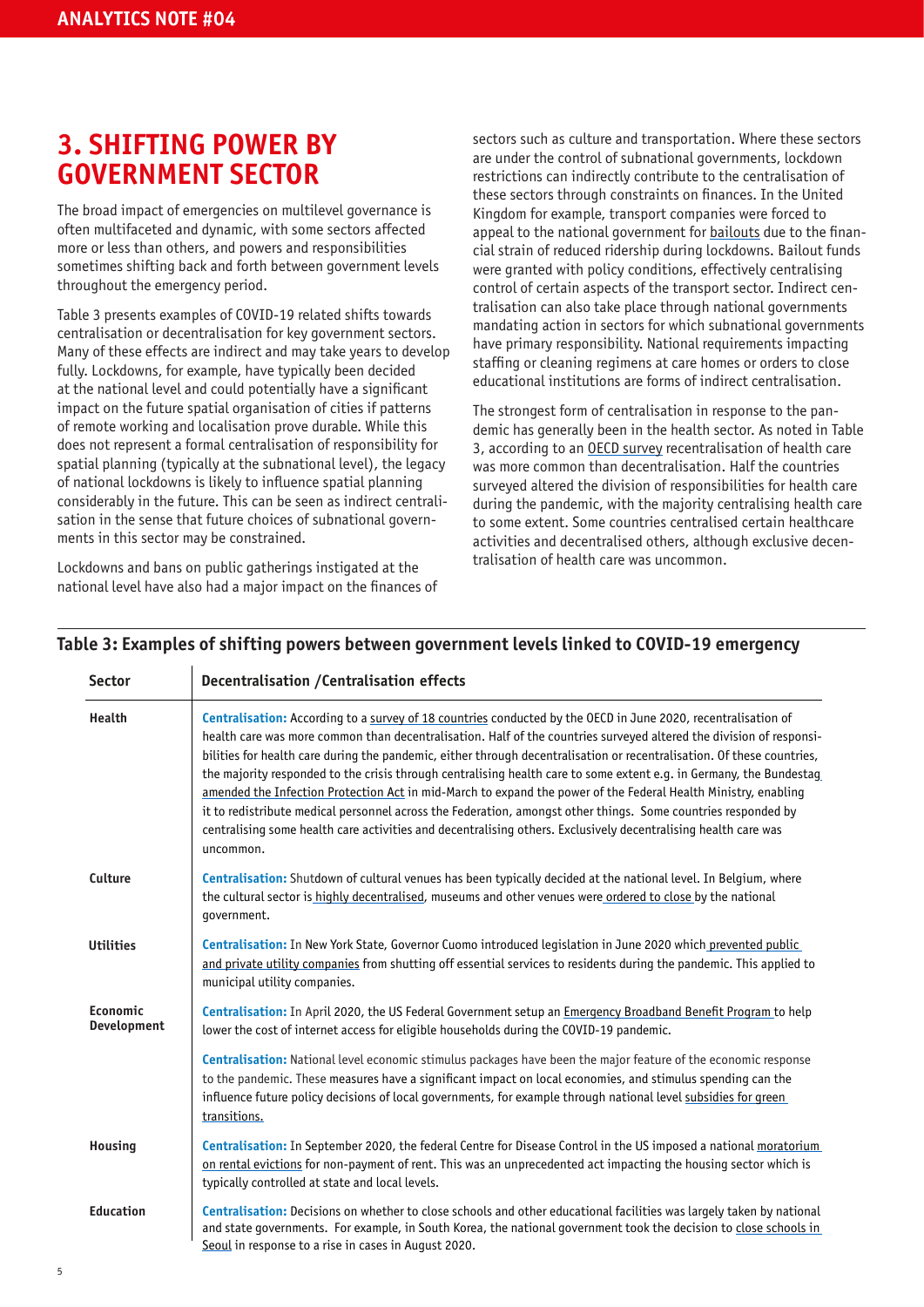#### **Urban Transport**

**Centralisation:** In some countries, national governments established new standards for urban transport operations. For example, in Colombia, the national government ruled that public transport vehicles operate with a maximum of 35 per cent of their capacity.

**Centralisation:** The pandemic put severe strain on public transport finances and in the UK, for example, transport authorities at the city level were forced to appeal to the national government for bailouts. These funds eventually came with policy conditions, effectively centralising some control of the public transport sector.

**Decentralisation:** In many countries, local authorities tested new and radical solutions for the re-distribution of urban street space in support of non-motorised transport and place functions of streets. These interventions were tested and mostly confirmed by courts or federal agencies, Germany being a good case study. The UK introduced emergency transport regulations at the national level to empowered local authorities to bypass standard consultation processes for such interventions.

Some countries responded by centralising some health care activities and **Security** Some countries responded by centralising some health care activities and decentralising others. Exclusively decentralising health care was uncommon. **Policing and**  **Decentralisation:** In the UK, the Coronavirus Act 2020 granted local authorities emergency powers to test, detain and isolate a person where there are reasonable grounds to think that they may be infected. In Austria, state governments were responsible for implementing quarantine decisions taken at the federal level, but they had some autonomy to apply stricter measures such as imposing quarantine measures on smaller regions with high infection rates.

#### **4. COORDINATION MECHANISMS** furthermore,  $\mathbf{q}_s$ **Centralisation:** Lockdowns typically decided at the national level and furlough schemes usually directly set up by  $\mathbf{A}_s$

This section presents an overview of the prevalence of different types of coordination mechanisms, as observed by the EGI research team in its review of multilevel emergency governance during the COVID-19 response. These mechanisms, detailed in [Policy Brief #04,](https://www.lse.ac.uk/Cities/publications/Policy-Briefs-and-Analytics-Notes/Policy-Brief-04-Emergency-Governance-Initiative) have been used to coordinate the pandemic response vertically, across different levels of government; secdistance contrary, and communication or government, see government unit; and territorially, between government units **CENTRALIS Housing Centralisation:** Rent moratoriums imposed at the national level, impacting **Education Centralisation:** Decisions on whether to close schools and other educational **URBAN TRANSPORTER** the national level empowered local authorities to be not the national level  $\mathsf{Polic}$ at the same to **Housing Centralisation:** Rent moratoriums imposed at the national level, impacting **Education Centralisation:** Decisions on whether to close schools and other educational **URBAN TRANSPORTER** the national level empowered local authorities to be not the national level  $P$  only and  $P$ at the same to

> As shown in Table 4, the most common coordination mechanisms across all sectors was emergency strategies as central references, information and communication technology and the concentration of executive powers. While multi-stakeholder to appeal to the national government for bailouts. These funds eventually **December 11** to appeal to the national government for bailouts. These funds eventually **Decentralisation:** In the UK, the Coronavirus Act 2020 granted local

platforms were a prominent feature of the COVID-19 response, particularly regarding scientific and multi-sectoral advocacy committees guiding responses at national levels, consensus building across a wider group of stakeholders was not necessarily part of this coordination mechanism.

Table 4 also shows which other coordination mechanisms may have been underutilised, for example capacity building of individuals and teams, and adjusting sectoral/geographic boundaries to emergency needs. While knowledge and experience exchange initiatives such as [UCLG's Live Learning Experience](https://www.uclg.org/en/issues/live-learning-experience-beyondtheoutbreak) and [Metropolis' Cities for Global Health](https://www.metropolis.org/news/cities-global-health) platform has enabled coordination at the territorial level between subnational levels, there are few knowledge exchange initiatives between national and local government levels.

#### Table 4 : Prevalence of coordination mechanisms **Environment Decentralisation:** Emergency powers, introduced at the national level, **Environment Decentralisation:** Emergency powers, introduced at the national level,

(As observed by the EGI research team in its review of multilevel emergency governance during the COVID-19 response)

| Establish emergency strategies as a central reference                                         |
|-----------------------------------------------------------------------------------------------|
| Make extensive use of information and communications technology                               |
| Expand and concetrate power of the executive (e.g.through a taskforce)                        |
| Enhance collaboration of key stakeholders for each emergency nexus                            |
| Carefully appoint emergency leadership team based on<br>specific emergency requirements       |
| Incorporate cross-sectoral decision-making in all sectoral decisions                          |
| Focus on the management of interrelated tasks and or milestones                               |
| Redistibute resources based on multi-criteria assesments                                      |
| Foster knowledge and experience exchange<br>alongside a collaborative culture                 |
| Promote consultation or consensus building through<br>multi-skateholder councils or platforms |
| Adjust sectoral/geographical boundaries to emergency needs                                    |

Invest in the capacity building of individuals, groups, and society Invest in the capacity building of individuals, groups, and society

#### **COVID-19 Emergency Coordination COVID-19 Emergency Coordination**

| Vertical       | Sectoral       | Territorial    |
|----------------|----------------|----------------|
| $\overline{3}$ | 3              | $\overline{c}$ |
| 3              | $\overline{c}$ | $\overline{c}$ |
| $\overline{c}$ | $\overline{c}$ | $\overline{c}$ |
| $\overline{c}$ | $\overline{c}$ | $\overline{c}$ |
| $\overline{c}$ | $\overline{c}$ | $\mathbf{1}$   |
| $\mathbf{1}$   | $\overline{c}$ | $\overline{c}$ |
| $\overline{1}$ | $\overline{c}$ | $\mathbf{1}$   |
| $\overline{c}$ | $\mathbf{1}$   | $\overline{c}$ |
| $\mathbf{1}$   | $\overline{c}$ | $\overline{1}$ |
| $\mathbf{1}$   | $\mathbf{1}$   | $\mathbf{1}$   |
| $\mathbf{1}$   | $\overline{c}$ | $\overline{1}$ |
| $\mathbf{1}$   | $\mathbf{1}$   | $\mathbf{1}$   |
|                |                |                |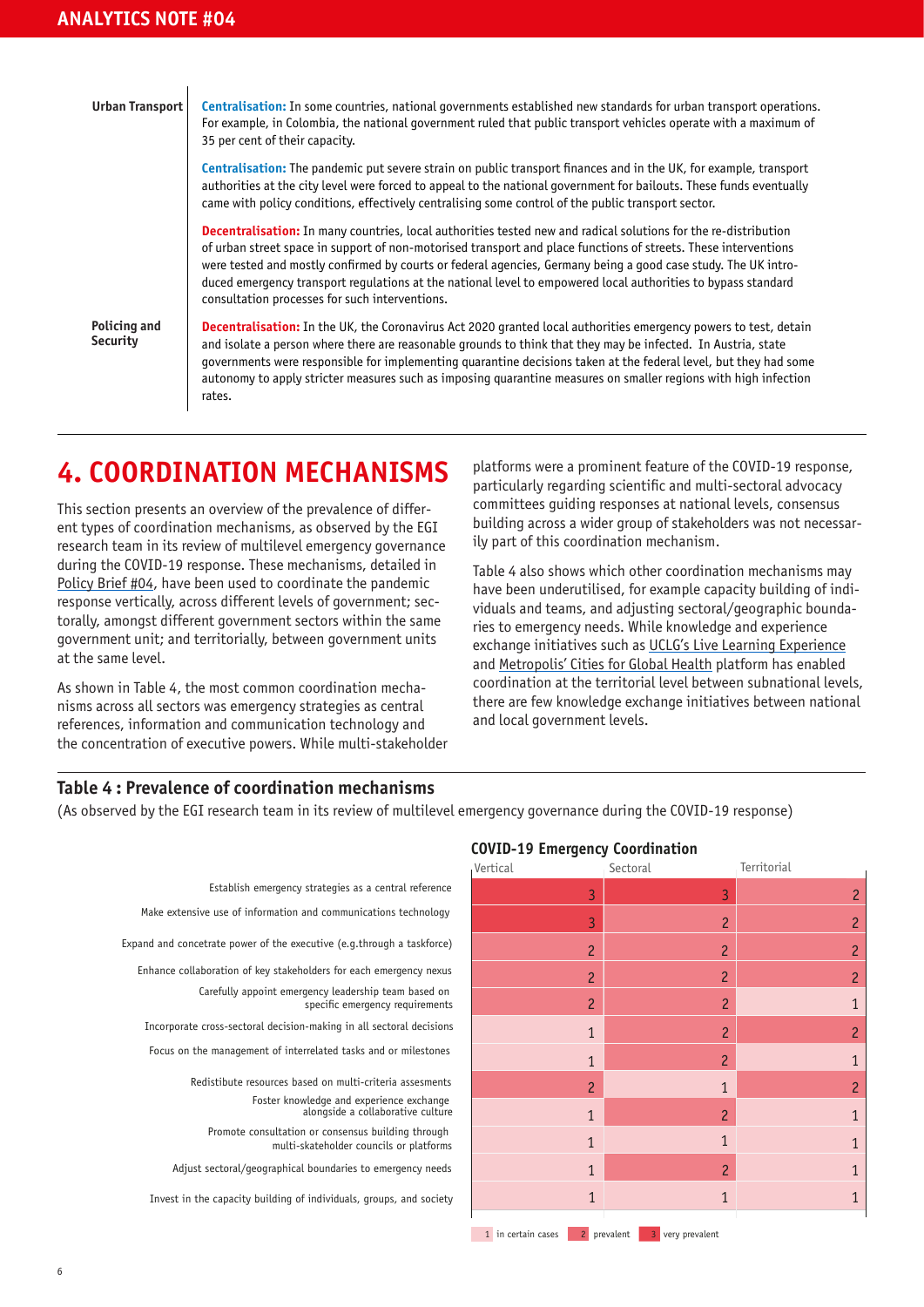# **ANNEX**

#### **Notes on Table 2**

#### **United States**

[1] Although states had significant autonomy to impose their own infection control measures, there were little formal influencing channels for states and other subnational authorities to input into federal infection response strategies COVID-19: A [Case Study into American Federalism - FIU Law](https://law.fiu.edu/2020/05/04/covid-19-a-case-study-into-american-federalism/)

#### **Switzerland**

[2] The Federal Council Coronavirus Crisis Unit was dissolved at the same time as a decision was taken to shift responsibility for the response from the federal government to the cantons. [https://www.admin.ch/gov/en/start/documentation/media](https://www.admin.ch/gov/en/start/documentation/media-releases.msg-id-79522.html)[releases.msg-id-79522.html](https://www.admin.ch/gov/en/start/documentation/media-releases.msg-id-79522.html)

[3] The Conference of Cantonal Governments (CdC) held regular special meetings and the Secretary General of the CdC is a member of the Confederation's crisis staff group. [https://rm.coe.](https://rm.coe.int/cddg-2020-20e-final-reportdemocraticgovernancecovid19-for-publication-/1680a0beed) [int/cddg-2020-20e-final-reportdemocraticgovernancecovid19](https://rm.coe.int/cddg-2020-20e-final-reportdemocraticgovernancecovid19-for-publication-/1680a0beed) [for-publication-/1680a0beed](https://rm.coe.int/cddg-2020-20e-final-reportdemocraticgovernancecovid19-for-publication-/1680a0beed)

#### **Germany**

[4[\] https://www.tandfonline.com/doi/full/10.1080/03003930](https://www.tandfonline.com/doi/full/10.1080/03003930.2021.1904398) [.2021.1904398](https://www.tandfonline.com/doi/full/10.1080/03003930.2021.1904398) 

[5] The Länder governments had primary responsibility for introducing infection control measures. Regular conferences were held to coordinate infection control measures between the federal government and Länder governments. The Länder and local administrations were also in regular contact[. https://](https://rm.coe.int/cddg-2020-20e-final-reportdemocraticgovernancecovid19-for-publication-/1680a0beed) [rm.coe.int/cddg-2020-20e-final-reportdemocraticgovernance](https://rm.coe.int/cddg-2020-20e-final-reportdemocraticgovernancecovid19-for-publication-/1680a0beed)[covid19-for-publication-/1680a0beed](https://rm.coe.int/cddg-2020-20e-final-reportdemocraticgovernancecovid19-for-publication-/1680a0beed) 

[6] Joint guidelines to slow down the spread of the coronavirus, adopted in March 2020, represented a convergence in strategy amongst the Länder governments, facilitated by the federal government. [https://www.tandfonline.com/doi/full/10.1080/0](https://www.tandfonline.com/doi/full/10.1080/03003930.2021.1904398) [3003930.2021.1904398](https://www.tandfonline.com/doi/full/10.1080/03003930.2021.1904398)

#### [7[\] https://papers.ssrn.com/sol3/papers.](https://papers.ssrn.com/sol3/papers.cfm?abstract_id=3637013) [cfm?abstract\\_id=3637013](https://papers.ssrn.com/sol3/papers.cfm?abstract_id=3637013)

#### **India**

#### [8]https://ndma.gov.in/

[9] The National Disaster Management Agency does not have formal representation from states. However, during the early days of the pandemic, there were regular video conferences between the prime minister and chief ministers. [http://www.](http://www.forumfed.org/wp-content/uploads/2020/04/IndiaCOVID3.pdf) [forumfed.org/wp-content/uploads/2020/04/IndiaCOVID3.pdf](http://www.forumfed.org/wp-content/uploads/2020/04/IndiaCOVID3.pdf)

[10] The Epidemic Diseases Act 1897 grants states primary responsibility for infection control. They have authority to impose bans on public gathering and close schools and other educational establishments. [http://www.forumfed.org/wp](http://www.forumfed.org/wp-content/uploads/2020/04/IndiaCOVID3.pdf)[content/uploads/2020/04/IndiaCOVID3.pdf](http://www.forumfed.org/wp-content/uploads/2020/04/IndiaCOVID3.pdf)

#### **Ethiopia**

[11] Political divisions in Ethiopia during the COVID-19 pandemic impacted coordination. [http://www.forumfed.org/wp](http://www.forumfed.org/wp-content/uploads/2020/04/EthiopiaCOVID-1.pdf)[content/uploads/2020/04/EthiopiaCOVID-1.pdf](http://www.forumfed.org/wp-content/uploads/2020/04/EthiopiaCOVID-1.pdf)

[12] The national constitution allows states the power to declare a state of emergency in the event of an epidemic if necessary, in order to control infection[. http://www.forumfed.org/](http://www.forumfed.org/wp-content/uploads/2020/04/EthiopiaCOVID-1.pdf) [wp-content/uploads/2020/04/EthiopiaCOVID-1.pdf](http://www.forumfed.org/wp-content/uploads/2020/04/EthiopiaCOVID-1.pdf)

#### **Brazil**

[13[\] https://gh.bmj.com/content/bmjgh/5/10/e003549.full.](https://gh.bmj.com/content/bmjgh/5/10/e003549.full.pdf) [pdf](https://gh.bmj.com/content/bmjgh/5/10/e003549.full.pdf) 

[14] The COVID-19 response in Brazil led to repeated disagreements between the president and state governors over strategy. The fragmented political situation led to difficulties in coordinating an emergency response. [https://www.redalyc.org/](https://www.redalyc.org/journal/2410/241066211017/html/) [journal/2410/241066211017/html/](https://www.redalyc.org/journal/2410/241066211017/html/)

[15] State governors have authority to impose lockdowns in their jurisdictions. [https://www.france24.com/en/](https://www.france24.com/en/americas/20210304-sao-paulo-locks-down-as-brazil-s-daily-covid-19-deaths-reach-new-high) [americas/20210304-sao-paulo-locks-down-as-brazil-s-daily](https://www.france24.com/en/americas/20210304-sao-paulo-locks-down-as-brazil-s-daily-covid-19-deaths-reach-new-high)[covid-19-deaths-reach-new-high](https://www.france24.com/en/americas/20210304-sao-paulo-locks-down-as-brazil-s-daily-covid-19-deaths-reach-new-high) 

#### **Australia**

[16] Federal, state and territory leaders are all represented on the National Cabinet which coordinates COVID-19 strategy. [https://www.theguardian.com/australia-news/2020/may/29/](https://www.theguardian.com/australia-news/2020/may/29/coag-is-no-more-national-cabinet-here-to-stay-with-focus-on-post-covid-job-creation) [coag-is-no-more-national-cabinet-here-to-stay-with-focus-on](https://www.theguardian.com/australia-news/2020/may/29/coag-is-no-more-national-cabinet-here-to-stay-with-focus-on-post-covid-job-creation)[post-covid-job-creation](https://www.theguardian.com/australia-news/2020/may/29/coag-is-no-more-national-cabinet-here-to-stay-with-focus-on-post-covid-job-creation)

[17] State leaders can impose lockdowns in their jurisdictions. <https://www.nsw.gov.au/covid-19/rules>

#### **France**

[18] Subnational authorities are not represented in the Interministerial Crisis Unit. However, decisions are communicated at the local level to the Préfets, which are appointed state representatives at the local level, through the Centre Opérationnel de Gestion Interministerielle de Crise (COGIC) situated in the Ministry of the Interior. [https://www.oecd.org/coronavirus/](https://www.oecd.org/coronavirus/policy-responses/building-resilience-to-the-covid-19-pandemic-the-role-of-centres-of-government-883d2961/) [policy-responses/building-resilience-to-the-covid-19-pan](https://www.oecd.org/coronavirus/policy-responses/building-resilience-to-the-covid-19-pandemic-the-role-of-centres-of-government-883d2961/)[demic-the-role-of-centres-of-government-883d2961/](https://www.oecd.org/coronavirus/policy-responses/building-resilience-to-the-covid-19-pandemic-the-role-of-centres-of-government-883d2961/) 

[19] Although Préfectures are not subnational elected entities, but rather deconcentrated institutions, they allowed to some extent territory-based responses to the pandemic (compared to measures that were applied in the whole country). Neither local and regional governments nor the préfets have the power to impose lockdowns, but after May 2020 the latter were given the authority to restrict public gatherings, and make decisions on mask mandates, as well as to impose curfews and lockdown measures decided by the préfets of some French overseas territories in the Caribbean. [https://www.oecd.org/coronavirus/](https://www.oecd.org/coronavirus/policy-responses/the-territorial-impact-of-covid-19-managing-the-crisis-across-levels-of-government-d3e314e1/) [policy-responses/the-territorial-impact-of-covid-19-managing](https://www.oecd.org/coronavirus/policy-responses/the-territorial-impact-of-covid-19-managing-the-crisis-across-levels-of-government-d3e314e1/)[the-crisis-across-levels-of-government-d3e314e1/](https://www.oecd.org/coronavirus/policy-responses/the-territorial-impact-of-covid-19-managing-the-crisis-across-levels-of-government-d3e314e1/)